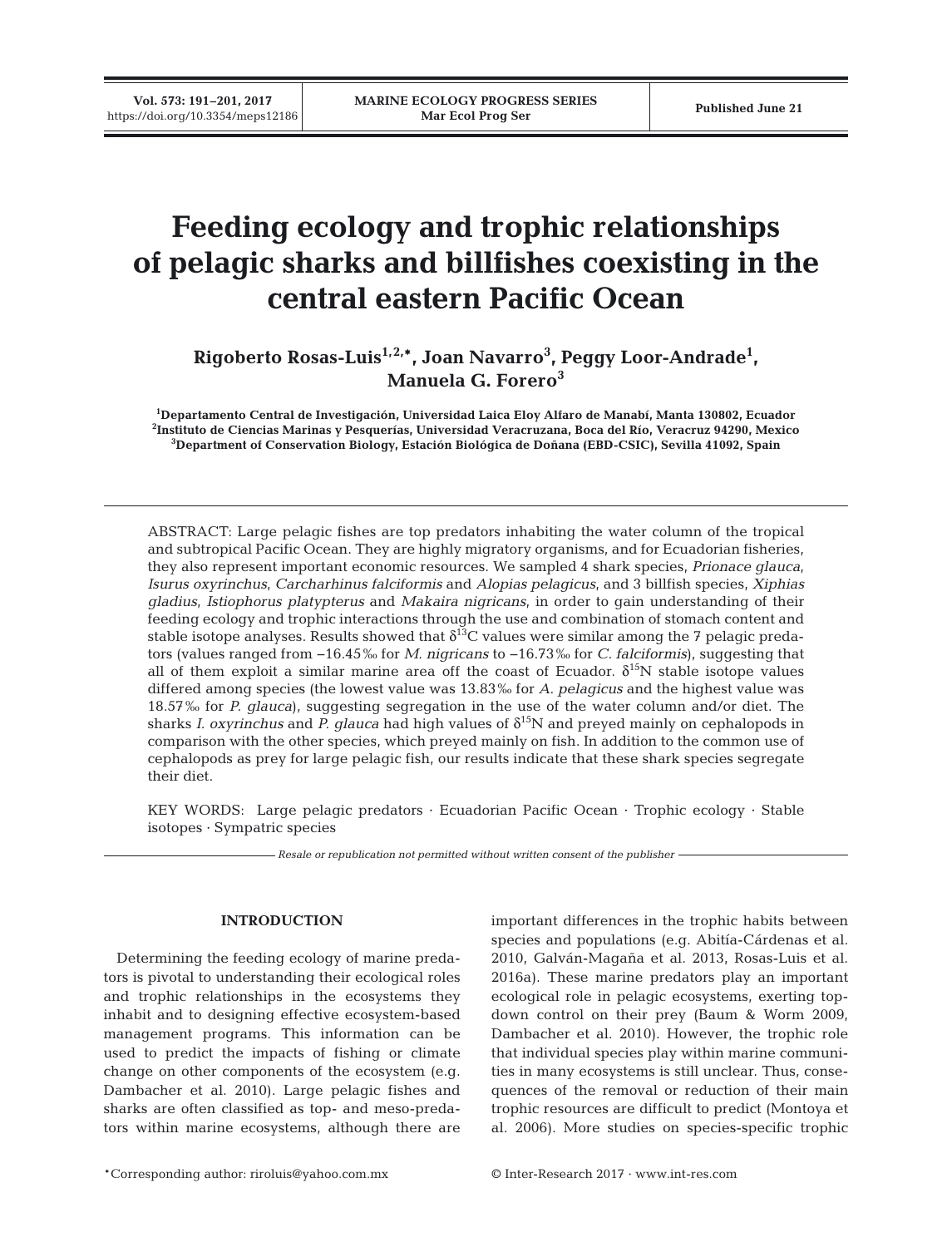ecology are essential, as they can provide information on trophic relationships and requirements and the ecological roles of these predators and can help inform the design of conservation strategies (e.g. Rosas-Luis et al. 2016a, Navarro et al. 2017).

The biology and ecology of large pelagic fishes in the northern Pacific have been thoroughly investigated (e.g. Sedberry & Loefer 2001, Kubodera et al. 2007, Bonfil 2008, Dambacher et al. 2010, Carlisle et al. 2012, Preti et al. 2012, Vögler et al. 2012, Li et al. 2016). In addition, there are reports that describe the trophic ecology of sharks for the southern Pacific waters of South America off the coast of Chile (López et al. 2009, López et al. 2010). In contrast, the biology and ecology of large pelagic sharks and billfishes in the central Ecuadorian Pacific is poorly studied (Galván-Magaña et al. 2013, Martínez-Ortiz et al. 2015, Rosas-Luis et al. 2016a). The shark species *Alopias pelagicus*, *Prionace glauca*, *Isurus oxy rin chus* and *Carcharhinus falciformis*, and the billfishes *Makaira nigricans*, *Istiophorus platypterus* and X*i phias gladius* are economically important for Ecuador's artisanal fishing fleet (Martínez-Ortiz et al. 2015). Thus, accurate studies focusing on the relationships and interactions of these marine predators in the pelagic environment of Ecuador are needed. Moreover, the IUCN classifies *P. glauca* as Near Threatened, *I. oxyrinchus*, *A. pelagicus* and *M. nigricans* as Vulnerable and *I. platypterus* as Least Concern. These pelagic predators are found in open waters of tropical, subtropical and temperate oceans (Walsh & Brodziak 2015). Their distribution and migratory behavior in the Pacific Ocean are related to productivity gradients, prey availability and adequate areas for spawning (Ibáñez et al. 2004, Galván-Magaña et al. 2013, Walsh & Brodziak 2015). Studies on feeding habits in the eastern Pacific reported that *I. oxyrinchus*, *P. glauca* and *X. gladius* prey on squids *(Dosidicus gigas* and *Ancistrocheirus lessueuri)*, while *I. platypterus* and *M. nigricans* prey on scombrid fishes such as *Auxis* spp. (Ibáñez et al. 2004, Abitía-Cárdenas et al. 2010, Rosas-Luis et al. 2016a, b, Loor-Andrade et al. 2017a,b).

The study of the trophic ecology of marine predators has traditionally relied on stomach content analysis. Although these data allow high levels of taxonomic resolution, large pelagic fishes and sharks often have empty stomachs, and prey detection is highly conditioned by digestion rates (Hyslop 1980). Stable isotope ratios of nitrogen  $(\delta^{15}N)$  and carbon  $(\delta^{13}C)$  have been used as a complementary tool to study different aspects of the feeding ecology of a wide range of marine organisms (Layman et al.

2007). This approach is based on the fact that  $\delta^{15}N$ and  $\delta^{13}$ C values are transformed from dietary sources to consumers in a predictable manner and integrate the diet of the consumer over different time periods depending on the tissue selected (Post 2002, Layman et al. 2007, Madigan et al. 2012). For example, muscle integrates information about feeding over several months (Madigan et al. 2012, Vander Zanden et al. 2015).  $\delta^{15}N$  and  $\delta^{13}C$  values are indicators of the consumers' trophic positions and dietary sources of carbon, respectively (Layman et al. 2007).  $\delta^{13}$ C values are commonly used to infer the habitat (e.g. pelagic vs. benthic; France & Peters 1997, Post, 2002) and movements of organisms between different latitudinal locations (Ménard et al. 2007, Carlisle et al. 2015).  $\delta^{15}N$  values are mainly used to determine the trophic level (DeNiro & Epstein 1981) and, in combination with  $\delta^{13}$ C values, the diet of the predator (Parnell & Jackson 2013). Due to this dual information on prey and habitat provided by isotopic values, these ecological markers can also be applied to define trophic niches (Layman et al. 2007, Jackson et al. 2011). Although the outcomes of stomach content analysis and isotopic models should be interpreted with caution, their combination is valuable to a better understanding of the feeding ecology of marine predators (e.g. Richert et al. 2015, Navarro et al. 2017).

In this study, we combined stable isotope and stomach content analyses to examine the trophic relationships of 4 shark and 3 billfish species that coexist in the pelagic environment of oceanic waters off Ecuador. These species are economically important fishing resources and top predators in the ecosystem, and our study provides new insights into their ecological role within the pelagic community, providing novel data on how these pelagic predators are related to prey and how they exploit available prey resources. The main objective was to determine the diet and trophic relationships among the 7 predators.

## **MATERIALS AND METHODS**

#### **Study area and fieldwork procedures**

Species were caught by the artisanal longline fisheries of Santa Rosa, Salinas, and Playita Mía, Manta, in Ecuador, working between 37 and 130 km off the Ecuadorian coast in the pelagic environment of oceanic waters (Fig. 1). Unfortunately, we did not have access to the exact geographical position where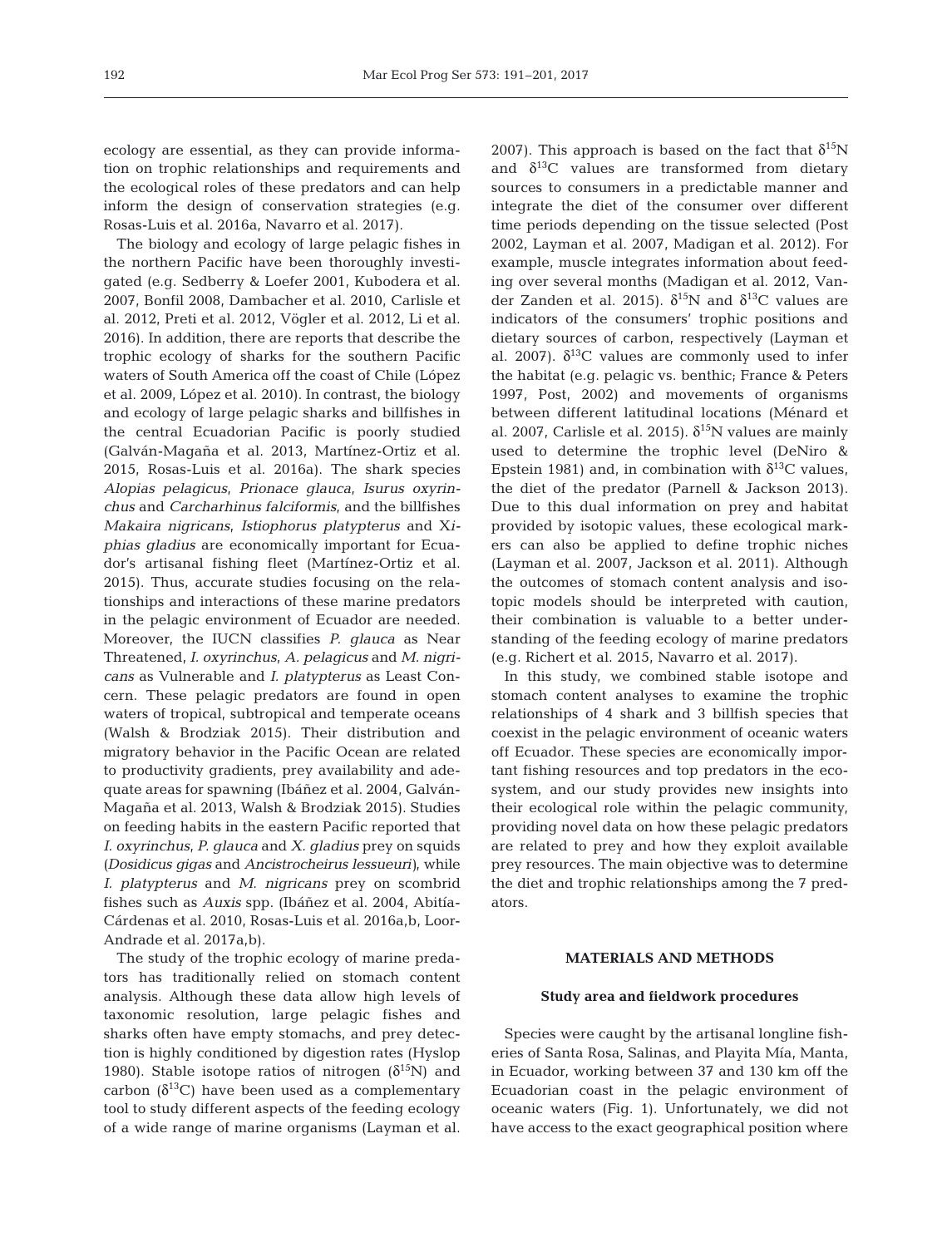

Fig. 1. Ecuadorian Pacific area. Striped polygon: main fishing area of artisanal fisheries in Ecuador; numbers indicate the fishing ports of (1) Playita Mía, Manta and (2) Santa Rosa, Salinas. Lines represent direction of marine currents: NEC: North Equatorial Current; EUC: Equatorial Undercurrent; SEC: South Equatorial Current; HC: Humboldt Current; CC: Coastal Current Map modified from Rincón-Martínez et al. (2010)

species where caught; nevertheless, the main fishing area for these species was plotted (see the sampling area in Fig. 1). This marine area is characterized by a constant flux of warm water from the Equatorial Current System and the eastern Pacific warm pool, and cold water from the Humboldt Current System (Bendix & Bendix 2006). The cold water flux moves in a south−north direction off Ecuador to the Panama basin and promotes high primary production (Bendix & Bendix 2006, Rincón-Martínez et al. 2010). The convergence of the 2 current systems promotes the formation of an eddy off the coast of Ecuador (Bendix & Bendix 2006) that influences the trophic web in the ecosystem.

Specimens of *Prionace glauca*, *Isurus oxyrinchus*, *Carcharhinus falciformis*, *Alopias pelagicus*, *Xi ph ias gladius*, *Istiophorus platypterus* and *Makaira nigricans* were provided by artisanal longline fisheries after they arrived at the fishing ports. The standard body length of each individual was recorded to the nearest 10 mm (precaudal length in sharks and fork length in billfishes). A small portion of the dorsal muscle of the caudal peduncle of billfishes and the dorsal muscle of the head of sharks caught from July to September 2014 was extracted and stored at −20°C until lipid extraction and isotopic analyses were conducted. Stomachs of all species were collected from February 2014 to January 2015, and prey items were identified for *A. pelagicus* and *C. falciformis*. For the other species, prey items were identified and reports were previously published (Rosas-Luis et al. 2016b, Loor-Andrade et al. 2017a).

### **Stable isotope analysis**

Prior to isotopic determination, we extracted the lipid contents of the samples with chloroform and methanol following Bligh & Dyer (1959). All muscle samples were then freeze-dried and powdered, and 0.3 to 0.4 mg of each sample was packed into tin capsules. Isotopic analyses were performed at the Estación Biológica de Doñana (www.ebd.csic.es/lie/ index. html). Samples were combusted at 1020°C using a continuous flow isotope-ratio mass spectrometer (Thermo Electron) by means of a Flash HT Plus elemental analyzer interfaced with a Delta V Advantage mass spectrometer. Stable isotope ratios were expressed in the standard δ-notation (‰) relative to Vienna Pee Dee Belemnite ( $\delta^{13}$ C) and atmospheric N<sub>2</sub>  $(\delta^{15}N)$ . Based on laboratory standards, the measurement error was  $\pm 0.1$  and  $\pm 0.2$  for  $\delta^{13}C$  and  $\delta^{15}N$ , respectively. The standards used were EBD-23 (cow horn, internal standard), LIE-BB (whale baleen, internal standard) and LIE-PA (razorbill feathers, internal standard). These laboratory standards were previously calibrated with international standards supplied by the International Atomic Energy Agency.

#### **Isotopic mixing model and trophic niche**

To estimate the potential contributions of the different prey to the diet of each species, we applied stable isotope analysis in R (SIAR) Bayesian isotopic mixing models (Parnell et al. 2010). The SIAR model estimates the potential contribution of each prey item in the diet of the consumer based on  $\delta^{13}$ C and  $\delta^{15}$ N values of the consumer and its potential prey. This model runs in the free software R (R Development Core Team 2010) and allows the inclusion of variability in the stable isotope ratios of the predator and the potential prey (Parnell et al. 2010). To run the SIAR model, values of 2 prey groups (fish and cephalopods; Table 1) identified in the stomach contents, and whose stable isotope values had been obtained were included. The use of prey from stomach contents for isotope analysis is a methodology used in different studies with marine predators (e.g. Albo-Puigserver et al. 2015). This is an alternative when data on potential prey from the field is not available. The main limitation is that only fresh items can be used to reduce the potential biases associated with digestion. For this reason, we only selected prey items that were undigested. Moreover, the advantage of using prey from stomach contents is that we can guarantee that it is actual prey eaten by the predator. The iso-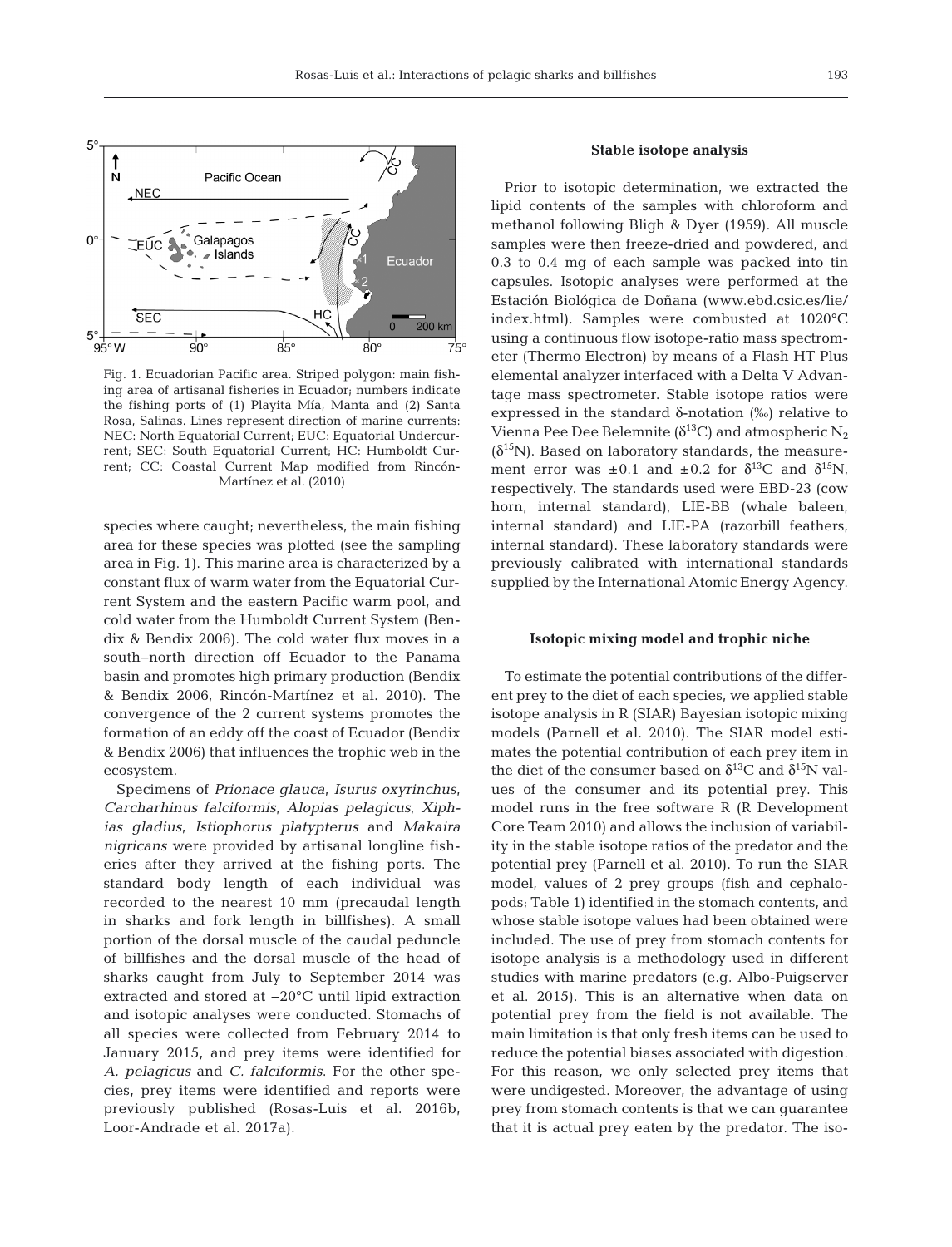|                             | n           | $\delta^{13}C(\%$ | $\delta^{15}N\llap{$\otimes$}$ | C: N |
|-----------------------------|-------------|-------------------|--------------------------------|------|
| FISH                        | 61          | $-17.2 + 0.5$     | $12.4 + 2.3$                   |      |
| Opisthonema libertate       | $2^{\circ}$ | $-16.2 \pm 0.1$   | $13.3 \pm 0.2$                 | 3.0  |
| Pristigenys serrula         | 1           | $-17.5$           | 11.0                           | 3.1  |
| Auxis sp.                   | 8           | $-17.5 \pm 0.9$   | $12.1 \pm 1.7$                 | 3.1  |
| Katsuwonus pelamis          | 30          | $-17.1 \pm 0.5$   | $12.3 \pm 3.0$                 | 3.1  |
| Scomber japonicus           | 5           | $-16.8 \pm 0.1$   | $11.6 \pm 0.5$                 | 3.2  |
| Thunnus albacares           | 14          | $-17.2 \pm 0.2$   | $13.2 \pm 1.1$                 | 3.1  |
| Lagocephalus lagocephalus 1 |             | $-17.2$           | 12.3                           | 3.1  |
| <b>CEPHALOPODS</b>          | 31.         | $-16.8 \pm 0.8$   | $12.6 \pm 2.1$                 |      |
| Ancistrocheirus lesueurii   | 3           | $-17.4 \pm 0.1$   | $12.3 \pm 1.1$                 | 3.1  |
| Dosidicus gigas             | 20          | $-16.0 \pm 0.5$   | $13.4 \pm 1.9$                 | 3.0  |
| Thysanoteuthis rhombus      | 1           | $-16.4$           | 11.5                           | 2.9  |

Table 1. Mean  $\pm$  SD of  $\delta^{13}$ C and  $\delta^{15}$ N values of prey identified in the stomach contents of billfishes and sharks

topic enrichment factor of a consumer in relation to the isotopic values of the prey consumed  $(1.9 \pm 0.4$  for  $δ<sup>15</sup>N$  and 1.8 ± 0.3 for  $δ<sup>13</sup>C$  according to Madigan et al. 2012) were used for billfish species. For sharks, we used discrimination factors of 3.7  $\pm$  0.4 for  $\delta^{15}N$  and  $1.7 \pm 0.5$  for  $\delta^{13}$ C according to Kim et al. (2012) and Carlisle et al. (2012).

As a measure of trophic width, we calculated the standard corrected ellipse area  $(SEA_c)$  for each species (Jackson et al. 2011) by using trophic enrichment factor (TEF)-corrected values (see 'Statistical analysis' below). This metric represents a measure of the total amount of isotopic niche exploited by a particular predator and is thus a proxy for the extent of the trophic niche exploited by the studied species (high values of  $SEA_c$  indicate high trophic width). Bayesian inference techniques allow for robust statistical comparisons between data sets with different sample sizes. Isotopic standard ellipse areas were calculated using the SIBER package (Jackson et al. 2011) included in the SIAR library.

#### **Stomach content analysis**

Prey items found in the stomach contents of *A. pelagicus* and *C. falciformis* were identified at a minimum taxonomic level using several references. Complete fish and cephalopods were identified from Fischer et al. (1995a,b) and Jereb & Roper (2010). Bones were identified with the help of Clothier (1950) and by comparison to the fish and skeleton collection of the project 'Trophic Ecology of Large Pelagic Species of Ecuador' (Universidad Laica Eloy Alfaro de Manabi). Cephalopod beaks were identified using Wolff (1984) and Clarke (1986). Frequency of occur-

rence (%FO) and numeric and gravimetric methods were used to quantify the diet. %FO was calculated according to the percentage of predators that fed on a certain prey. Number  $(\%N)$  was the number of individuals of a certain prey relative to the total number of individual prey. Weight (%W) was the weight of a certain prey relative to the total weight of all prey (Cailliet 1976). The index of relative importance, IRI  $=$  (%N + %W)  $\times$  %FO was calculated (Pinkas et al. 1971) and represented as a percentage, %IRI  $=$  IRI / SumIRI  $\times$  100. The raw data set of prey of *X. gladius*, *M. nigricans* and *I. platypterus*, used to calculate values of the prey- specific IRI (%PSIRI) by Loor-Andrade et al. (2017b), those of *P. glauca* by Loor-Andrade et al. (2017a) and

those of the %IRI of *I. oxyrinchus* by Rosas-Luis et al. (2016b), were used to calculate the %IRI values of these species. A quantitative predator−prey network was generated for prey with a %IRI greater than 1%. The network was generated using the Food Web Designer software (Sint & Traugott 2016).

#### **Statistical analysis**

To correctly interpret and compare isotopic values among species, we adjusted the  $\delta^{15}N$  and  $\delta^{13}C$  values of the individuals by subtracting the specific TEF for sharks (Kim et al. 2012, Carlisle et al. 2012) and billfishes (Madigan et al. 2012). ANOVA and Tukey post hoc tests were used to compare the TEF-adjusted δ<sup>13</sup>C and TEF-adjusted δ<sup>15</sup>N values among species. ANOSIM with Bray-Curtis coefficients were applied using %IRI transformed to  $log(x + 1)$  of each prey item in the diet of predators (PRIMER v6.2; www primer-e.com) (Clarke & Gorley 2001). ANOSIM is a non-parametric and multivariate ANOVA. It was used to test for significant differences between prey items and predators and groups of predator species. Data were permutated 999 times for a distribution to determine the p-value of ANOSIM's R statistic  $(R = 0)$ is identical,  $R = −1$  or 1 is most divergent). SIMPER analysis was applied to identify prey species that could discriminate between groups of predators (Clarke & Warwick 2001). ANOSIM and SIMPER were conducted in Primer v7.0.11 (PRIMER-E).

#### **RESULTS**

A total of 130 samples of individual muscle tissue were analyzed to obtain stable isotope values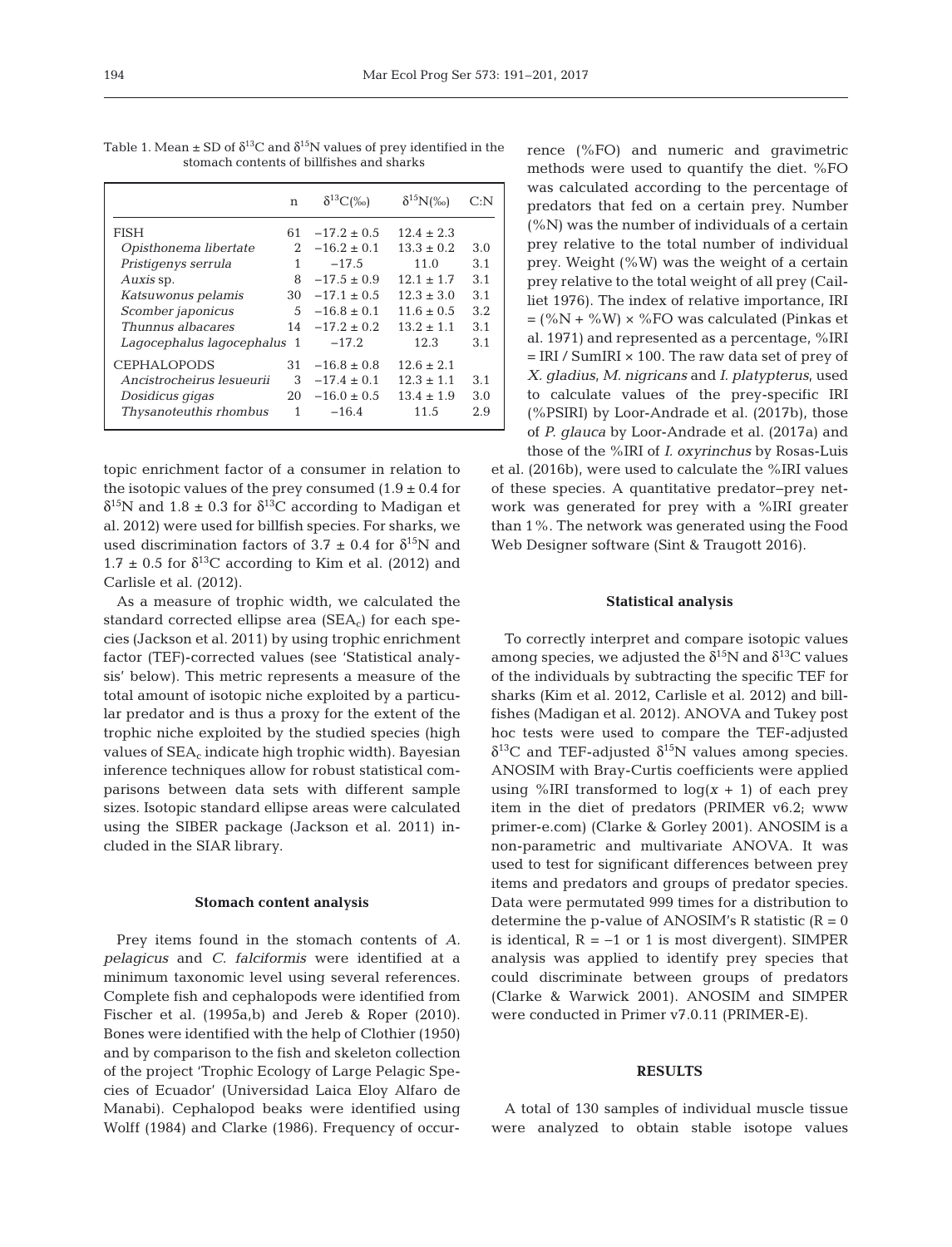195

Table 2. Mean (±SD)  $\delta^{13}C$  and  $\delta^{15}N$  values and trophic enrichment factor (TEF)-adjusted  $\delta^{15}N$  and  $\delta^{13}C$  values of the sharks and billfishes sampled in the pelagic environment of Ecuador. The summary of the ANOVA tests examining variation in TEFadjusted stable isotopes between species are also indicated. M: male; F: female; I: indeterminate. Length was measured as mean precaudal length for sharks and mean fork length in billfishes. Tukey test results are shown as subscript capital letters; for each species, the means of species with the same letter were not significantly different

| <b>Species</b>           | n  | Length $(cm)$     | Sex         |                | TEF-adjusted |                            | $\delta^{13}C$ (‰)             | $\delta^{15}N$ (‰) |                |
|--------------------------|----|-------------------|-------------|----------------|--------------|----------------------------|--------------------------------|--------------------|----------------|
|                          |    |                   |             | M F            |              | $\delta^{13}C$ (%)         | $\delta^{15}N$ (%)             |                    |                |
| <b>SHARKS</b>            |    |                   |             |                |              |                            |                                |                    |                |
| Isurus oxyrinchus        | 19 | $145.5 \pm 19.81$ | 7           |                | 1 1 1        | $-18.3 \pm 0.3$            | $14.8 \pm 1.3_A$               | $-16.6 \pm 0.3$    | $18.5 \pm 1.3$ |
| Prionace glauca          | 20 | $165.7 \pm 25.7$  | 8           | $\overline{4}$ | -8           | $-18.3 \pm 0.2$            | $14.9 \pm 1.8$                 | $-16.6 \pm 0.2$    | $18.6 \pm 1.8$ |
| Alopias pelagicus        | 19 | $142 \pm 25.1$    | 8           | 4              | -7           | $-18.4 \pm 0.3$            | $10.1 \pm 1.4_B$               | $-16.7 \pm 0.3$    | $13.8 \pm 1.4$ |
| Carcharhinus falciformis | 13 | $120.8 \pm 16.9$  | 2           | $\overline{4}$ | 7            | $-18.4 \pm 0.2$            | $10.9 \pm 1.4_B$               | $-16.7 \pm 0.2$    | $14.6 \pm 1.4$ |
| <b>BILLFISHES</b>        |    |                   |             |                |              |                            |                                |                    |                |
| Xiphias gladius          | 20 | $162 \pm 38$      | $\Omega$    |                | 8 1 2        | $-18.3 \pm 0.3$            | $12.4 \pm 1.1$ <sub>C</sub>    | $-16.5 \pm 0.3$    | $14.3 \pm 1.1$ |
| Istiophorus platypterus  | 19 | $188.2 \pm 29.9$  | $2^{\circ}$ | 9              | 8            | $-18.4 \pm 0.3$            | $13.2 \pm 0.5$                 | $-16.6 \pm 0.3$    | $15.1 \pm 0.5$ |
| Makaira nigricans        | 20 | $238.2 \pm 43.3$  | $\Omega$    | -14            | 6            | $-18.2 \pm 0.2$            | $12.7 \pm 1.1$ <sub>C</sub>    | $-16.4 \pm 0.2$    | $14.6 \pm 1.1$ |
| ANOVA test<br>p-values   |    |                   |             |                |              | $F_{6.129} = 1.05$<br>0.41 | $F_{6.129} = 34.65$<br>< 0.001 |                    |                |

(Table 2), and 641 stomachs were analyzed to determine food content (Table 3). The mean fork length for billfishes and mean precaudal length for sharks are shown in Table 2. *Makaira nigricans* was the largest fish captured, with a mean length of 238.2 cm.

## **Isotopic results**

TEF-adjusted  $\delta^{15}N$  values of muscle differed among species (Table 2), showing higher values in *Isurus oxyrinchus* and *Prionace glauca* followed by *Xiphias gladius*, *Istiophorus platypterus* and *M. nigricans*, with the lowest values in *Alopias pelagicus* and *Carcharhinus falciformis* (Table 2, Fig. 2). In contrast, TEF-adjusted  $\delta^{13}$ C values did not differ among species (Table 2, Fig. 2). The niche breadth, measured by the  $SEA_c$ , was higher in *A. pelagicus* ( $SEA_c$  = 1.53), *P. glauca* (1.36) and *I. oxyrinchus* (1.13), followed by *C. falciformis* (0.88), *M. nigricans* (=0.71), *X. gladius* (0.69) and *I. platypterus* (0.44). The niche overlap based on TEF-adjusted  $\delta^{15}N$  and  $\delta^{13}C$ , and the SEAc between species, showed that *I. oxyrinchus* versus *P. glauca*, *C. falciformis* versus *A. pelagicus*, and *X. gladius* versus *M. nigricans* had the highest overlap (%overlap: 76, 67 and 50% respectively). The lowest overlap was found in *C. falciformis* versus *X. gladius* and *M. nigricans* (23 and 8%), *P. glauca* versus *I. platypterus*, *M. nigricans* and *X. gladius* (16, 10 and 1%), *M. nigricans* versus *I. platypterus* and *I. oxyrinchus* (15 and 6%), *X. gladius* versus *I. plat ypterus* (7%) and *A. pelagicus* versus *X. gladius* (3%) (Fig. 2).

## **SIAR and stomach content results**

The results of the SIAR, %IRI and SIMPER analyses revealed that for *C. falciformis*, *I. platypterus* and *M. nigricans*, fish were the most important prey group. SIAR and %IRI values showed higher percentages of fish in the diet for the shark *C. falciformis* (SIAR =  $0.68$ , %IRI =  $99.66$ ) and for the billfishes *I. platypterus* (SIAR =  $0.52$ , %IRI =  $96.2$ ) and *M. nigricans* (SIAR = 0.56, %IRI = 97.05) (Figs. 3 & 4). Based on stomach contents, 3 fish species were identified as the main prey items, with *Auxis* sp. being the main prey item for *I. platypterus* and *M. nigricans*, and *Katsuwonus pelamis* and *Thunnus albacares* the main prey fishes for *C. falciformis* (ANOSIM: global  $R = 0.88$ ,  $p < 0.05$ ) (Table 3, Fig. 4). In addition, the SIMPER analysis revealed a similarity of 74.72% in the diet of *M. nigricans* and *I. platypterus*, with *Auxis* sp. contributing 58.88% to the diet and being the most important prey for both species. Stomach contents for *P. glauca*, *A. pelagicus*, *I. oxyrinchus* and *X. gladius* revealed that cephalopods were their main prey  $\frac{\%}{\%}$ RI = 94.31, 65.79, 56.11 and 98.52 respectively) (Table 3). For these species, the importance of cephalopods in the stomach contents was higher than that estimated from the SIAR models (Fig. 3). The diet of *A. pelagicus*, *I. oxyrinchus* and *X. gladius* was similar (57.42% similarity), with *Dosidicus gigas* found as the main prey (93.09% similarity contribution). The diet of *P. glauca* was different from the other species (76% dissimilarity) with *Ancistro cheirus lesueurii* found as the main prey.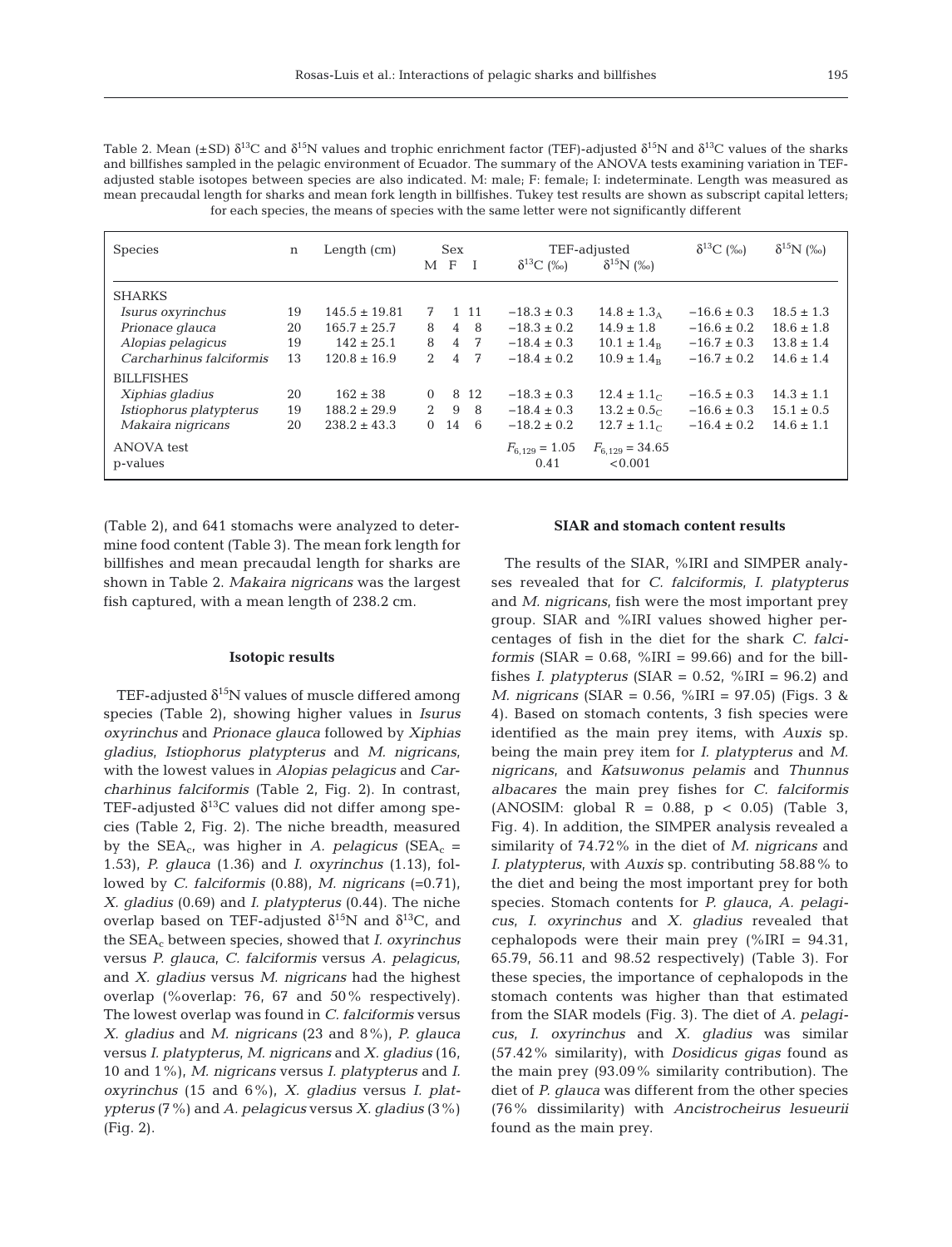| Prey                       | Isurus<br>oxyrinchus<br>$(n = 115)$ | Prionace<br>glauca<br>$(n = 181)$ | <b>Alopias</b><br>pelagicus<br>$(n = 34)$ | Carcharhinus<br>falciformis<br>$(n = 11)$ | Xiphias<br>gladius<br>$(n = 117)$ | <i>Istiophorus</i><br>platypterus<br>$(n = 99)$ | Makaira<br>nigricans<br>$(n = 84)$ |
|----------------------------|-------------------------------------|-----------------------------------|-------------------------------------------|-------------------------------------------|-----------------------------------|-------------------------------------------------|------------------------------------|
| <b>FISH</b>                | 43.7                                | 3.4                               | 34.2                                      | 99.7                                      | 1.5                               | 96.2                                            | 97.0                               |
| Aluterus monoceros         | 0.0                                 |                                   |                                           |                                           |                                   |                                                 | 0.0                                |
| Auxis sp.                  | 2.8                                 | 0.2                               | 1.2                                       | 6.3                                       | 0.0                               | 88.8                                            | 89.1                               |
| Auxis thazard              |                                     |                                   |                                           |                                           |                                   | 0.0                                             |                                    |
| Belonidae                  | 0.1                                 |                                   |                                           |                                           |                                   | $0.3\,$                                         |                                    |
| Coryphaena hippurus        | 0.8                                 | 0.0                               |                                           |                                           |                                   |                                                 | $0.0\,$                            |
| Decapterus sp.             | 0.1                                 | 0.0                               |                                           |                                           |                                   |                                                 |                                    |
| Etrumeus teres             |                                     |                                   |                                           |                                           | 0.0                               | 0.1                                             |                                    |
| Katsuwonus pelamis         | 11.5                                | 0.8                               |                                           | 71.7                                      | 0.0                               |                                                 | 2.2                                |
| Lagocephalus lagocephalus  | 2.9                                 | 0.0                               |                                           | 4.1                                       | 0.1                               | 4.7                                             | 0.9                                |
| Merluccius gayi            | 0.0                                 |                                   | 16.1                                      |                                           | 0.1                               | 0.4                                             | 0.0                                |
| Mugil cephalus             | 0.0                                 |                                   |                                           | 1.3                                       | 0.0                               |                                                 | 1.7                                |
| Opisthonema libertate      |                                     |                                   |                                           |                                           |                                   | 0.0                                             |                                    |
| Pristigenys serrula        | 0.0                                 |                                   |                                           |                                           |                                   |                                                 | 0.0                                |
| Ragalecus glesne           | 0.1                                 |                                   | 0.2                                       |                                           |                                   |                                                 |                                    |
| Remora remora              | 0.0                                 |                                   |                                           |                                           |                                   |                                                 |                                    |
| Thunnus albacares          | 0.1                                 |                                   |                                           | 14.2                                      |                                   |                                                 |                                    |
| Scomber japonicus          |                                     |                                   |                                           |                                           |                                   | 0.1                                             |                                    |
| Scombridae sp.             | 0.3                                 |                                   |                                           |                                           |                                   | 0.0                                             | 0.0                                |
| Unidentified fish          | 4.3                                 | 0.4                               | 0.1                                       | 1.2                                       | 0.08                              | 2.4                                             | 3.4                                |
| <b>CEPHALOPODS</b>         | 56.1                                | 94.3                              | 65.8                                      | 0.3                                       | 98.5                              | 3.8                                             | 2.9                                |
| Ancistrocheirus lesueurii  | 5.0                                 | 67                                | 0.0                                       |                                           | 0.0                               |                                                 | 0.0                                |
| Argonauta sp.              |                                     | 0.6                               |                                           |                                           | 0.0                               | 0.0                                             |                                    |
| Dosidicus gigas            | 68.6                                | 4.2                               | 81.6                                      | 1.2                                       | 93.5                              | 2.9                                             | 2.1                                |
| Gonatus sp.                | 0.0                                 | 8.9                               |                                           |                                           |                                   |                                                 |                                    |
| Histioteuthis sp.          | 0.2                                 | 0.0                               |                                           |                                           |                                   | 0.0                                             |                                    |
| Histioteuthis dofleini     | 0.1                                 | 9.9                               | 0.0                                       |                                           | 0.0                               |                                                 | 0.0                                |
| Histioteuthis heteropsis   |                                     | 0.0                               |                                           |                                           |                                   |                                                 |                                    |
| Hyaloteuthis pelagica      | 0.0                                 |                                   |                                           |                                           | 0.0                               |                                                 |                                    |
| Loligo sp.                 |                                     |                                   |                                           |                                           |                                   | 0.1                                             |                                    |
| Mastigoteuthis dentata     | 0.0                                 | 0.1                               |                                           |                                           | 0.0                               |                                                 |                                    |
| Ommastrephidae sp. 2       | 0.6                                 | 0.0                               |                                           |                                           | 1.0                               | 0.1                                             | 0.4                                |
| Ommastrephidae sp. 2       | 0.0                                 |                                   |                                           |                                           |                                   |                                                 |                                    |
| Opistoteuthis sp.          |                                     | 0.2                               |                                           |                                           |                                   |                                                 |                                    |
| Octopodoteuthis sp.        |                                     | 0.0                               |                                           |                                           |                                   |                                                 |                                    |
| Octopodoteuthis sicula     | 0.1                                 | 1.1                               |                                           |                                           |                                   |                                                 |                                    |
| Onychoteuthis sp. 1        | 0.2                                 | 0.8                               |                                           |                                           |                                   |                                                 |                                    |
| Onychoteuthis sp. 2        |                                     | 0.4                               |                                           |                                           |                                   |                                                 | 0.0                                |
| Polydoteuthis boschmaii    |                                     | 0.1                               |                                           |                                           |                                   |                                                 |                                    |
| Sthenoteuthis oualaniensis | $0.2\,$                             |                                   |                                           |                                           | 0.1                               | 0.0                                             |                                    |
| Thysanoteuthis rhombus     | $0.3\,$                             |                                   |                                           |                                           | 4.3                               | $0.0\,$                                         | 0.0                                |
| Vampyroteuthis infernalis  |                                     | 0.1                               |                                           |                                           |                                   |                                                 |                                    |
| Unidentifified cephalopod  | 1.3                                 | $2.8\,$                           | $0.1\,$                                   |                                           | 0.7                               | 0.0                                             | $0.1\,$                            |
| <b>OTHER PREY</b>          | $0.2\,$                             | 2.2                               |                                           |                                           | 0.0                               |                                                 | $\mathbf{0.0}$                     |
| Delfinidae                 | 0.1                                 | 0.0                               |                                           |                                           |                                   |                                                 |                                    |
| Unidentified mammal        | 0.1                                 | 1.7                               |                                           |                                           |                                   |                                                 |                                    |
| Unidentified prey          | 0.0                                 | 0.5                               |                                           |                                           | $0.0\,$                           |                                                 | $0.0\,$                            |
|                            |                                     |                                   |                                           |                                           |                                   |                                                 |                                    |

Table 3. Percentage of the index of relative importance (IRI) for prey items identified in the stomach contents of large pelagic fishes during 2014 and 2015. 0.0 indicates values <0.1

## **DISCUSSION**

In the present study, we provide a global view of the feeding ecology and trophic relationships of 7 marine predators coexisting in the pelagic environment of the Ecuadorian Pacific. We revealed interspecific differences in the main feeding strategies and similarities in the exploited habitat between species. Moreover, although the use of isotope analysis to investigate the trophic ecology of marine organisms is increasing, as our findings suggested it is necessary to combine both isotopic and stomach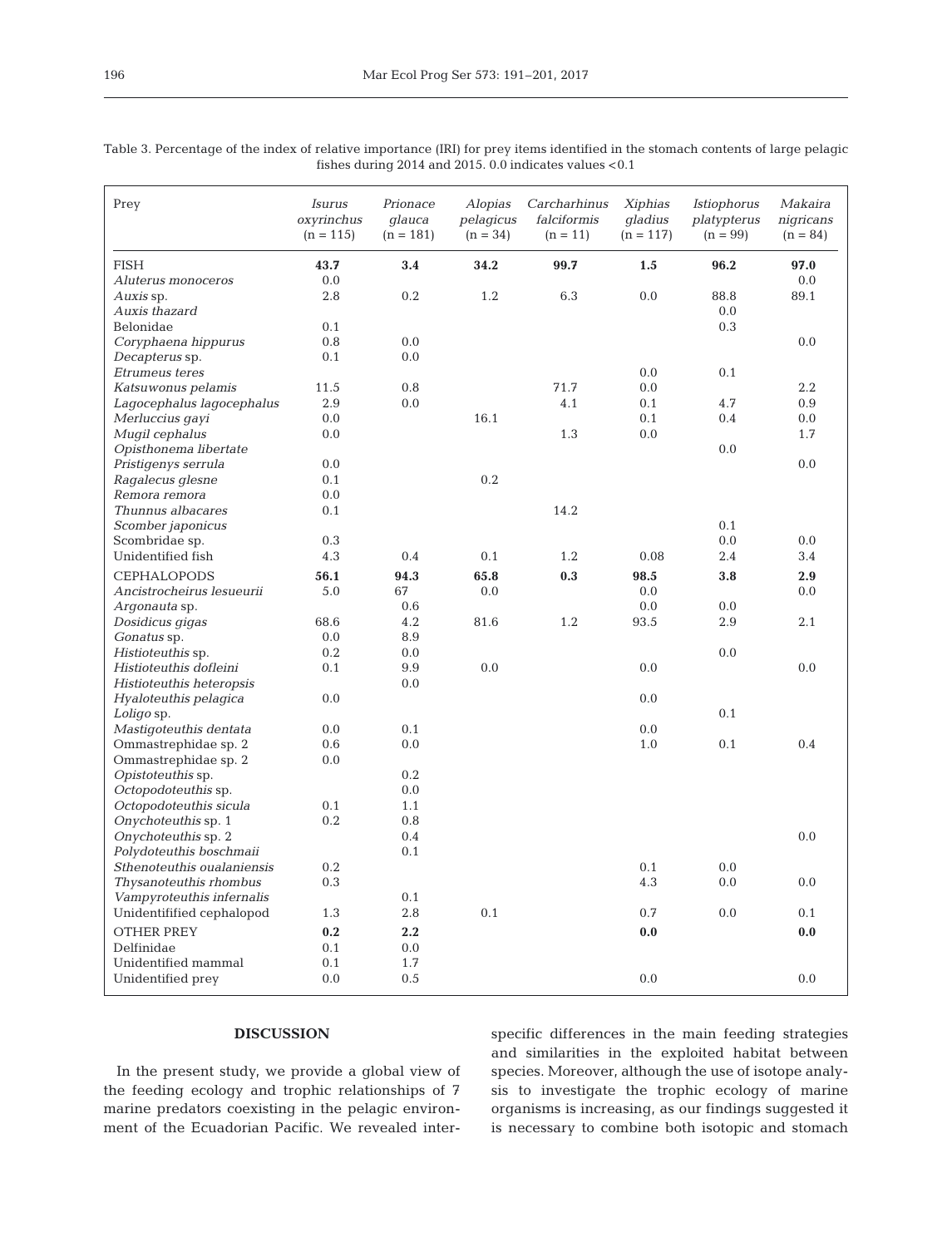

Fig. 3. Mean proportional contribution of fish and cephalopods to the diets of (A) sharks and (B) billfishes sampled in the pelagic environment of Ecuador

M. nigricans

I. platypterus

X. aladius

Fig. 2. (A) Mean  $(\pm SD)$  $\delta^{13}$ C and  $\delta^{15}$ N values and (B) standard ellipse areas of the sharks and billfishes sampled in the pelagic environment of Ecuador adjusted for the trophic enrichment factor (TEF)

content approaches to minimize biases and interpre-

 $-18.0$ 

glauca

The similarity in the  $\delta^{13}$ C values between the 7 studied pelagic predators indicated that all of them exploit a similar marine area off the coast of Ecuador. In marine systems, differences in  $\delta^{13}$ C values are generally related to the use of productive (close to the coast and upwelling areas) versus unproductive areas (oceanic waters) (France & Peters 1997, Post 2002, Ménard et al. 2007, Carlisle et al. 2015). In our case, these pelagic predators likely share the same waters due to the high productivity associated with the oceanographic conditions in the study area. These conditions favor and homogenize primary production, which directly promotes the concentration and abundance of these species in the fishing area where the artisanal Ecuadorian fishing fleet operates (Bendix & Bendix 2006, Rincón-Martínez et al. 2010). These findings support the hypothesis that the Ecuadorian Pacific is a productive area with a high availability of prey resources able to support a rich marine predator community, including the studied species and marine mammals (e.g. O'Hern et al. 2009, Block et al. 2011, Galván-Magaña et al. 2013). Based on the principle of competitive exclusion, similar species in the same area are expected to coexist in a state of ecological divergence or exclusion (Pianka 2000). However, in some cases, marine predators coexist in the same habitat because they segregate the exploitation of their main prey (Albo-Puigserver et al. 2015, Navarro et al. 2017). Along these lines, based on isotopic and stomach content results, the differences in the feeding strategies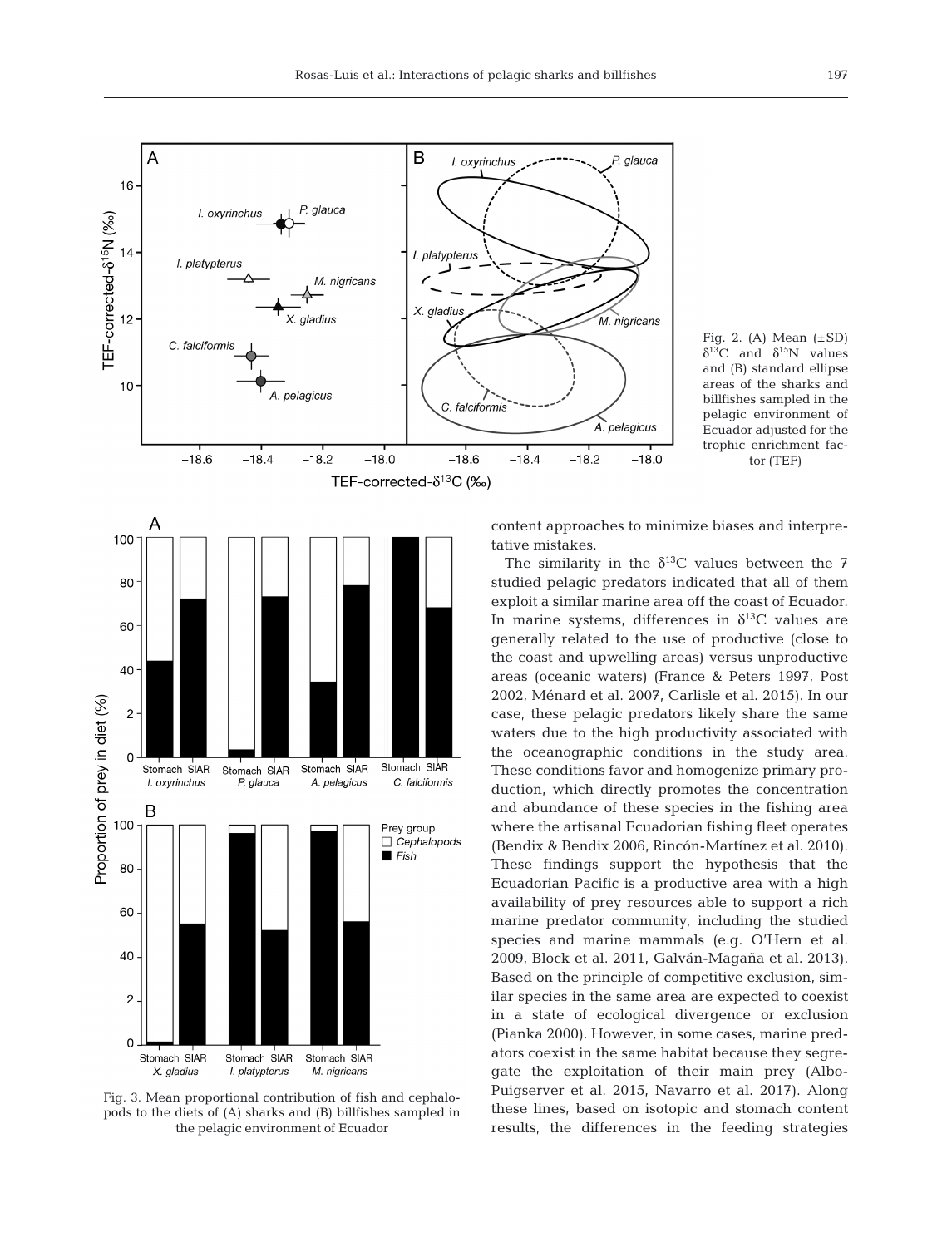

Fig. 4. Quantitative predator−prey network generated from the diet results based on the stomach content analysis of 4 sharks and 3 billfishes sampled in the pelagic environment of Ecuador. Only prey with a %IRI greater than 1% were represented. 1: *Auxis* sp.; 2: *Katsuwonus pelamis*; 3: *Lagocephalus lagocephalus*; 4: *Merluccius gayi*; 5: *Mugil cephalus*; 6: *Thunnus albacares*; 7: *Ancistrocheirus lesueurii*; 8: *Dosidicus gigas*; 9: *Gonatus* sp.; 10: *Histioteuthis dofleini*; 11: *Ommastrephidae* sp; 12: *Octopodoteuthis sícula*. The network was generated by using the Food Web Designer software (Sint & Traugott 2016)

found among species could be a mechanism allowing their coexistence in the same pelagic habitat.

Differences in  $\delta^{15}N$  values suggest a segregation of species in the water column and in their use of different feeding resources. For example, prey resource partitioning related to the consumption of prey distributed at different depths has been found for *Isurus oxyrinchus* and *Xiphias gladius*. They fed mainly on the cephalopod *Dosidicus gigas*, a species mostly present at a depth of 1000 m (Nigmatullin et al. 2001). Although we did not estimate prey size, billfishes are known to consume smaller prey than sharks (Ménard et al. 2007, Galván-Magaña et al. 2013), which was reflected in the higher  $\delta^{15}N$  values of the shark *I. oxyrinchus* in comparison to the billfish *X. gladius*. On the other hand, the lowest values were found for the sharks *Carcharhinus falciformis* and *Alopias pelagicus*; both species rarely dive to depths greater than 500 m (Bonfil 2008). *C. falciformis* fed mainly on fish while *A. pelagicus* fed on *D. gigas* and demersal fish, such as *Merluccius gayi*. In addition, the voracity and active predation of sharks were demonstrated with the trophic niche measured by the  $SEA_c$ . In general, sharks had higher  $SEA_c$  values than billfishes associated with the presence of a higher diversity of cephalopods in the diet. Despite their high values of  $SEA_c$  overlap, our results from stomach contents and those reported by GalvánMagaña et al. (2013) and Rosas-Luis et al. (2016a) do not support competition for feeding resources in sharks. SEA<sub>c</sub> represents the limit of the  $\delta^{15}N$  and  $\delta^{13}C$ values of individual predators in the model (Layman et al. 2007, Jackson et al. 2011), but does not identify the prey exploited by consumers. For that reason, the combination of stomach contents for the identification of prey items is necessary, and in this work it allowed us to demonstrate the segregation of *I. oxy rinchus,* which fed on *D. gigas*, and *Prionace glauca*, which fed on *Ancistrocheirus lesueurii*. Without the information from the stomach contents and prey identification, an incorrect assumption of overlap in the diet of these 2 predators would have been made.

Strong trophic niche segregation occurs between billfishes and sharks, with shark species occupying the highest and lowest trophic positions and billfishes occupying intermediate positions. Active teutophagous predators such as *P. glauca*, *I. oxyrinchus* and *X. gladius* showed high  $\delta^{15}N$  values, probably related to the influence on stable isotope values of the higher concentrations of ammonia in their main prey, namely squids. Ammonia is the main nitrogen end-product in cephalopods (Boucher-Rodoni & Mangold 1989), and its concentration increases in active squids (Hoeger et al. 1987) that perform vertical migrations to deep waters. In fact, higher values of δ15N in *I. oxyrinchus*, *P. glauca* and *X. gladius* are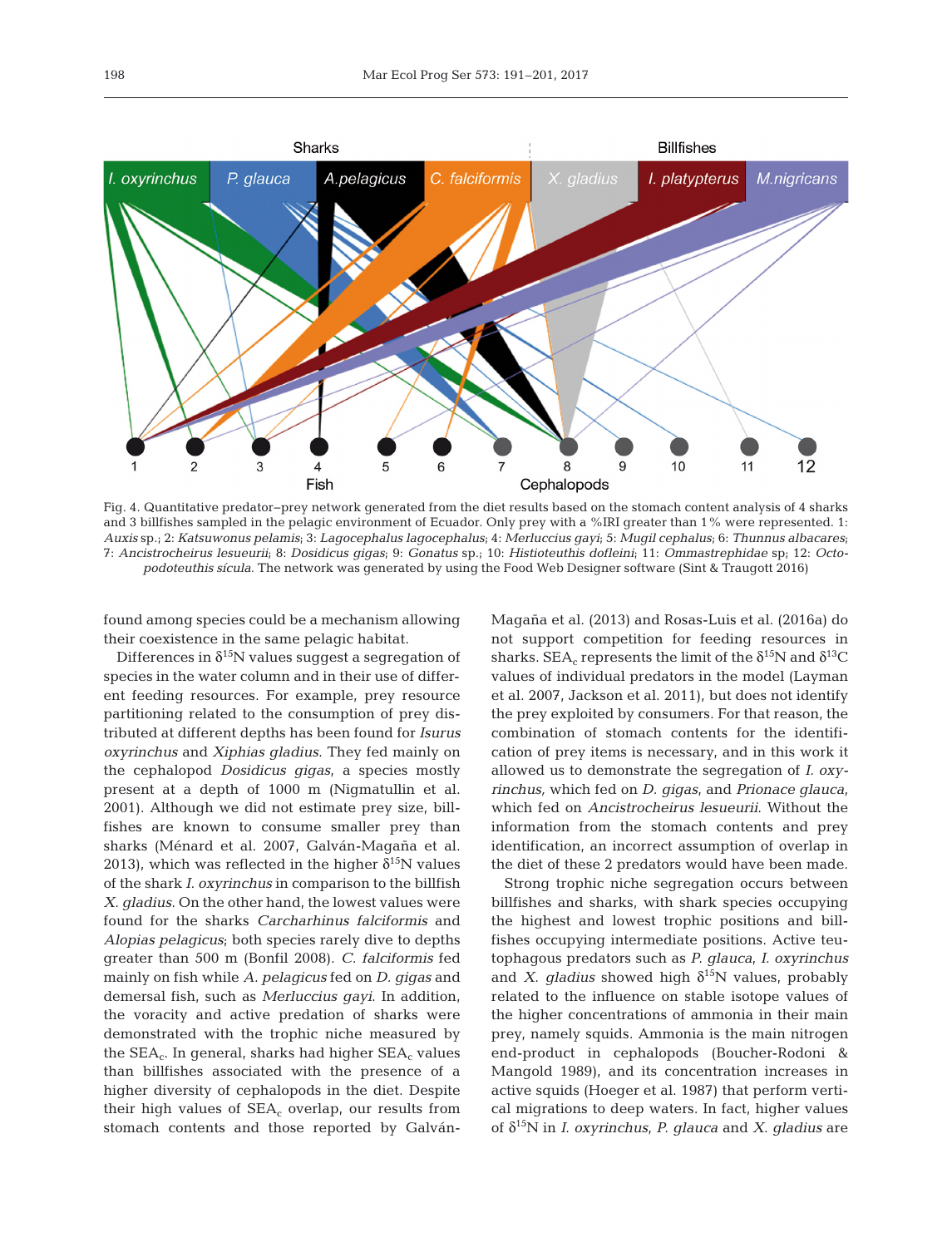also enforced by the deep and vertical migrations that these species perform for feeding (Sedberry & Loefer 2001, Ibáñez et al. 2004, Vögler et al. 2012), with *D. gigas* and other squid species with deep distributions being their main prey sources (Ibáñez et al. 2004, Kubodera et al. 2007, Preti et al. 2012, Rosas-Luis et al. 2016a,b, Loor-Andrade et al. 2017a,b). The billfishes *Makaira nigricans* and *Istiophorus platy pterus* fed on similar prey, with the fish *Auxis* sp. as their main food source. However, this was not supported by the  $\delta^{15}N$  values, which showed little overlap. Thus, this result may be explained by the different use of food sources, mainly through the consumption of small *Auxis* sp. by *M. nigricans*. This type of feeding segregation, where a predator feeds on the same but smaller prey compared to other predators, has been described previously in teutophagous whales, sharks and billfishes (Santos & Pierce 2005, Li et al. 2016).

The importance of the main prey groups (fish and cephalopods) of billfishes was similarly indicated by stomach content analysis and SIAR outputs, but this was not the case for sharks. SIAR outputs for sharks showed that fish were the main prey group while stomach content analysis showed that cephalopods were the most important. This is likely because the main hard structure used to identify cephalopods in stomach contents are beaks, and this may lead to overestimations of their importance in the diet due to their accumulation in the stomach over a long period (Galván-Magaña et a. 2013, Rosas-Luis et al. 2016a). Similar contrasting results related to the SIAR outputs were described for the squid *D. gigas* in the north Pacific (Miller et al. 2013). For this large squid, stomach content reports indicated the importance of myctophids and other fishes, but the SIAR outputs showed macrozooplankton as being one of the most important groups. The explanation for the high values of macrozooplankton for *D. gigas* was its voracity and high metabolic rates, promoting the consumption and rapid digestion of this prey, which are difficult to find and identify in stomach contents (Miller et al. 2013). On the other hand, it is important to mention that large pelagic fish are migratory species and could use feeding sources in different areas, which could have different baseline values of  $\delta^{15}N$  and  $\delta^{13}C$  (Richert et al. 2015). We think that if the pelagic ecosystem off Ecuador is a feeding area for these species, the  $\delta^{15}N$ and  $\delta^{13}$ C results could be good indicators of their trophic ecology. However, studies on foraging and migratory movements of these species are needed for a better interpretation of stable isotope results and a better understanding of their trophic ecology.

In conclusion, we present new data regarding the feeding ecology of 7 pelagic predators coexisting in the pelagic waters of Ecuador. Dietary analyses from 2 different methodological perspectives indicate that trophic partitioning explains the coexistence of the 7 species in the same area. This is the first time that isotopic values of these predators have been related to stomach content results for the pelagic area off Ecuador and represents an effort to study the ecosystem through the top predators and their trophic relationships. Trophic relationships inferred by the muscle isotopic values and stomach contents of the 7 predators reported in this work suggest that *D. gigas*, *A. lesueurii*, and *Auxis* sp. are key species in the trophic web of this ecosystem. The identification of *D. gigas* as a key prey item in the diet of these predators re veals the need for research on the dynamics and ecology of this squid, especially since a monospecific fishery of this species was established in 2014. Prey− predator regulation in the trophic web may be modified with the removal of these large pelagic fishes. Thus, it is necessary to design a global strategy for the management of these species and promote the sustainability of fisheries in Ecuador. The next step in the study of large predators in Ecuador must be oriented toward the integration of food web models including all ecosystem components.

*Acknowledgements*. The authors thank all students and fishermen for their support during the field procedures and Ricardo A. Álvarez and Susana Carrasco of the LIE Doñana for their support in the isotope analysis. Sarah Young kindly revised the English. These results are part of project 91740000.0000.376985 'Trophic Ecology of the Large Pela gic Species of the Ecuadorian Pacific' that was conducted from 2014 to 2015 at the Central Department of Research of the Universidad Laica Eloy Alfaro de Manabí, Ecuador. R.R.L. thanks Fundación Carolina and CONACyT for financial support. J.N. was supported by the Andalucía Talent Hub Program (Andalusian Knowledge Agency of the Junta de Andalucía, European Union's Seventh Framework Program and Marie Skłodowska-Curie actions).

## LITERATURE CITED

- [Abitía-Cárdenas L, Arizmendi-Rodríguez D, Gudiño-](https://doi.org/10.3856/vol38-issue2-fulltext-14)González N, Galván-Magaña F (2010) Feeding of blue marlin *Makaira nigricans* off Mazatlan, Sinaloa, Mexico. Lat Am J Aquat Res 38:281-285
- [Albo-Puigserver M, Navarro J, Coll M, Aguzzi J, Cardona L,](https://doi.org/10.3354/meps11188) Saéz-Liante R (2015) Feeding ecology and trophic position of three sympatric demersal chondrichthyes in the northwestern Mediterranean. Mar Ecol Prog Ser 524: 255−268
- [Baum JK, Worm B \(2009\) Cascading top-down effects of](https://doi.org/10.1111/j.1365-2656.2009.01531.x) changing oceanic predator abundances. J Anim Ecol 78: 699−714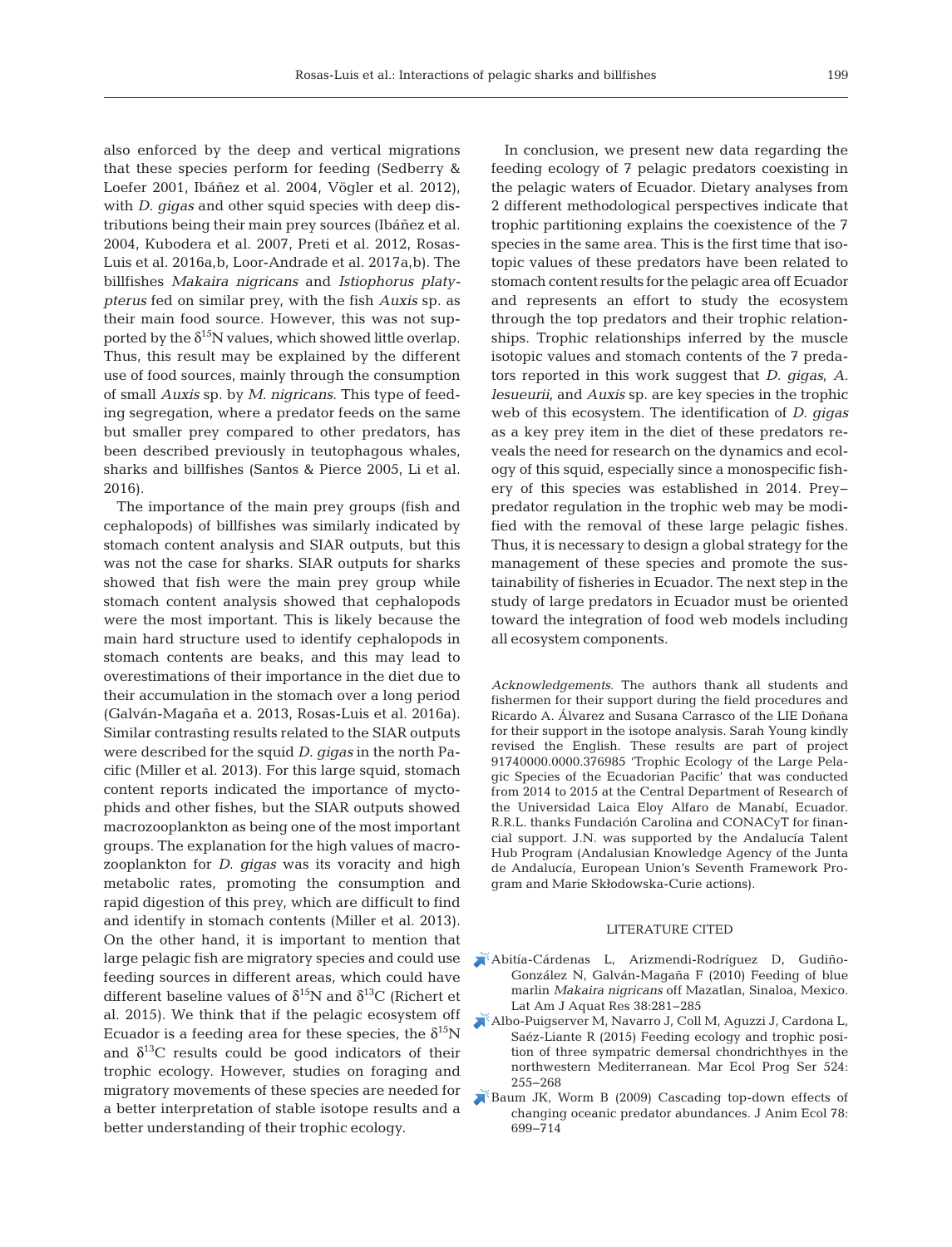- $\blacktriangleright$  Bendix A, Bendix J (2006) Heavy rainfall episodes in Ecuador during El Niño events and associated regional atmo spheric circulation and SST patterns. Adv Geosci 6:43-49
- Bligh EG, Dyer WJ (1959) A rapid method of total lipid extraction and purification. Can J Biochem Physiol 37: 911−917
- [Block BA, Jonsen ID, Jorgensen SJ, Winship AJ and others](https://doi.org/10.1038/nature10082) (2011) Tracking apex marine predator movements in a dynamic ocean. Nature 475: 86−90
	- Bonfil R (2008) The biology and ecology of the silky shark, *Carcharhinus falciformis*. In:Camhi MD, Pikitch EK, Babcock EA (eds) Sharks of the open ocean: biology, fisheries and conservation. Blackwell Publishing, Oxford, p 114−127
- [Boucher-Rodoni R, Mangold K \(1989\) Respiration and nitro](https://doi.org/10.1007/BF00397267)gen excretion by the squid *Loligo forbesi.* Mar Biol 103: 333−338
	- Cailliet GM (1976) Several approaches to the feeding ecology of fishes. In: Simenstad CA, Lipovsky SJ (eds) Fish food habits studies. Proc 1<sup>st</sup> Pacific northwest technical workshop. Washington Sea Grant Program, University of Washington, Seattle, WA, p 1−13
- [Carlisle AB, Kim SL, Semmens BX, Madigan DJ and others](https://doi.org/10.1371/journal.pone.0030492) (2012) Using stable isotope analysis to understand the migration and trophic ecology of northeastern Pacific white sharks (*Carcharodon carcharias*). PLOS ONE 7: e30492
- [Carlisle AB, Goldman KJ, Litvin SY, Madigan DJ and others](https://doi.org/10.1098/rspb.2014.1446) (2015) Stable isotope analysis of vertebrae reveals ontogenetic changes in habitat in an endothermic pelagic shark. Proc R Soc B 282:20141446
	- Clarke MR (1986) A handbook for the identification of cephalopod beaks. Oxford University Press, Oxford
	- Clarke RK, Gorley R (2001) Primer v5: user manual/tutorial. PRIMER-E, Plymouth
	- Clarke KR, Warwick RM (2001). Change in marine communities: an approach to statistical analysis and interpretation, 2nd edn. PRIMER-E, Plymouth
	- Clothier CR (1950) A key to some southern California fishes based on vertebral characters. Fish Bull 79:1-83
- [Dambacher JM, Young JW, Olson RJ, Allain V and others](https://doi.org/10.1016/j.pocean.2010.04.011) (2010) Analyzing pelagic food webs leading to top predators in the Pacific Ocean: a graph-theoretic approach. Prog Oceanogr 86:152-165
- [DeNiro MJ, Epstein S \(1981\) Influence of the diet on the](https://doi.org/10.1016/0016-7037(81)90244-1) distribution of nitrogen isotopes in animals. Geochim Cosmochim Acta 45: 341−351
	- Fischer W, Krupp F, Schneider W, Sommer C, Carpenter KE, Niem VH (1995a) Guía FAO para la identificación de especies para los fines de la pesca. Pacífico centro-oriental, Vol. 2. Vertebrados: Parte 1. FAO, Roma
	- Fischer W, Krupp F, Schneider W, Sommer C, Carpenter KE, Niem VH (1995b) Guía FAO para la identificación de especies para los fines de la pesca. Pacífico centro-oriental, Vol. 3. Vertebrados: Parte 2. FAO, Rome
- [France RL, Peters RH \(1997\) Ecosystem differences in the](https://doi.org/10.1139/f97-044) trophic enrichment of  $^{13}$ C in aquatic food webs. Can J Fish Aquat Sci 54: 1255−1258
- [Galván-Magaña F, Polo-Silva C, Hernández-Aguilar SB,](https://doi.org/10.1016/j.dsr2.2013.04.002) Sandoval-Londoño A and others (2013) Shark predation on cephalopods in the Mexican and Ecuadorian Pacific Ocean. Deep Sea Res II 95:52-62
- [Hoeger U, Mommsen TP, O'Dor R, Webber D \(1987\) Oxygen](https://doi.org/10.1016/0300-9629(87)90426-9) uptake and nitrogen excretion in two cephalopods, octopus and squid. Comp Biochem Physiol 87:63-67
- $\mathbb{R}$  [Hyslop E \(1980\) Stomach contents analysis a review of](https://doi.org/10.1111/j.1095-8649.1980.tb02775.x) methods and their application. J Fish Biol 17:411-429
	- Ibáñez CM, González C, Cubillos L (2004) Dieta del pez espada *Xiphias gladius* Linnaeus, 1758, en aguas oceánicas de Chile central en invierno de 2003. Invest Mar Valparaíso 32: 113−120
- [Jackson AL, Inger R, Parnell AC, Bearhop S \(2011\) Com](https://doi.org/10.1111/j.1365-2656.2011.01806.x)  paring isotopic niche widths among and within communities: SIBER-stable isotope Bayesian ellipses in R. J Anim Ecol 80: 595−602
	- Jereb P, Roper CFE (2010) Cephalopods of the world. An annotated and illustrated catalogue of cephalopod species known to date. Myopsid and Oegopsid Squids. FAO Species Catalogue for Fishery Purposes No. 4, Vol. 2. FAO, Rome
- [Kim SL, Casper DR, Galván-Magaña F, Ochoa-Díaz R,](https://doi.org/10.1007/s10641-011-9919-7) Hernández-Aguilar SB, Koch PL (2012) Carbon and nitrogen discrimination factors for elasmobranch soft tissues based on a long-term controlled feeding study. Environ Biol Fishes 95: 37−52
- [Kubodera T, Watanabe H, Ichii T \(2007\) Feeding habits of](https://doi.org/10.1007/s11160-006-9020-z) the blue shark, *Prionace glauca* and salmon shark, *Lamna ditropis*, in the transition region of the western North Pacific. Rev Fish Biol Fish 17: 111−124
- [Layman CA, Arrington DA, Montaña CG, Post DM \(2007\)](https://doi.org/10.1890/0012-9658(2007)88%5b42%3ACSIRPF%5d2.0.CO%3B2) Can stable isotope ratios provide for community wide measures of trophic structure? Ecology 88:42-48
- [Li Y, Zhang Y, Dai X \(2016\) Trophic interactions among](https://doi.org/10.1016/j.jembe.2016.04.013) pelagic sharks and large predatory teleosts in the northeast central Pacific. J Exp Mar Biol Ecol 483: 97−103
- [Loor-Andrade P, Pincay-Espinoza J, Rosas-Luis R \(2017a\)](https://doi.org/10.1111/jai.13329) Diet of the blue shark *Prionace glauca* in the Ecuadorian Pacific Ocean during the years 2013 to 2015. J Appl Ichthyology 33: 558−562
- Loor-Andrade P, Pincay-Espinoza J, Carrera-Fernandez M, Rosas-Luis R (2017b) Feeding habits of billfishes (Perciformes: Xiphoidei) in the Ecuadorian Pacific Ocean. Neotrop Ichthyol (in press)
- [López S, Meléndez R, Barría P \(2009\) Alimentación del](https://doi.org/10.4067/S0718-19572009000200017) tiburón marrajo *Isurus oxyrinchus* Rafinesque, 1810 (Lamniformes:Lamnidae) en el Pacífico suroriental. Rev Biol Mar Oceanogr 44:439-451
- [López S, Meléndez R, Barría P \(2010\) Preliminary diet analy](https://doi.org/10.4067/S0718-19572010000400017)sis of the blue shark *Prionace glauca* in the eastern South Pacific. Rev Biol Mar Oceanogr 45:745−749
- [Madigan DJ, Litvin SY, Popp BN, Carlisle AB, Farwell CJ,](https://doi.org/10.1371/journal.pone.0049220) Block BA (2012) Tissue turnover rates and isotopic trophic discrimination factors in the endothermic teleost, Pacific bluefin tuna (*Thunnus orientalis*). PLOS ONE 7: e49220
- [Martínez-Ortiz J, Aires-da-Silva AM, Lennert-Cody CE,](https://doi.org/10.1371/journal.pone.0135136) Maunder MN (2015) The Ecuadorian artisanal fishery for large pelagics: species composition and spatio-temporal dynamics. PLOS ONE 10:e0135136
- [Ménard F, Lorrain A, Poiter M, Marsac F \(2007\) Isotopic](https://doi.org/10.1007/s00227-007-0789-7) evidence of distinct feeding ecologies and movement patterns in two migratory predators (yellowfin tuna and swordfish) of the western Indian Ocean. Mar Biol 153: 141−152
- [Miller TW, Bosley KL, Shibata J, Brodeur RD, Omori K,](https://doi.org/10.3354/meps10133) Emmett R (2013) Contribution of prey to Humboldt squid *Dosidicus gigas* in the northern California current, revealed by stable isotope analysis. Mar Ecol Prog Ser 477: 123−134
- [Montoya JM, Pimm SL, Solé RV \(2006\) Ecological networks](https://doi.org/10.1038/nature04927) and their fragility. Nature 442: 259−264